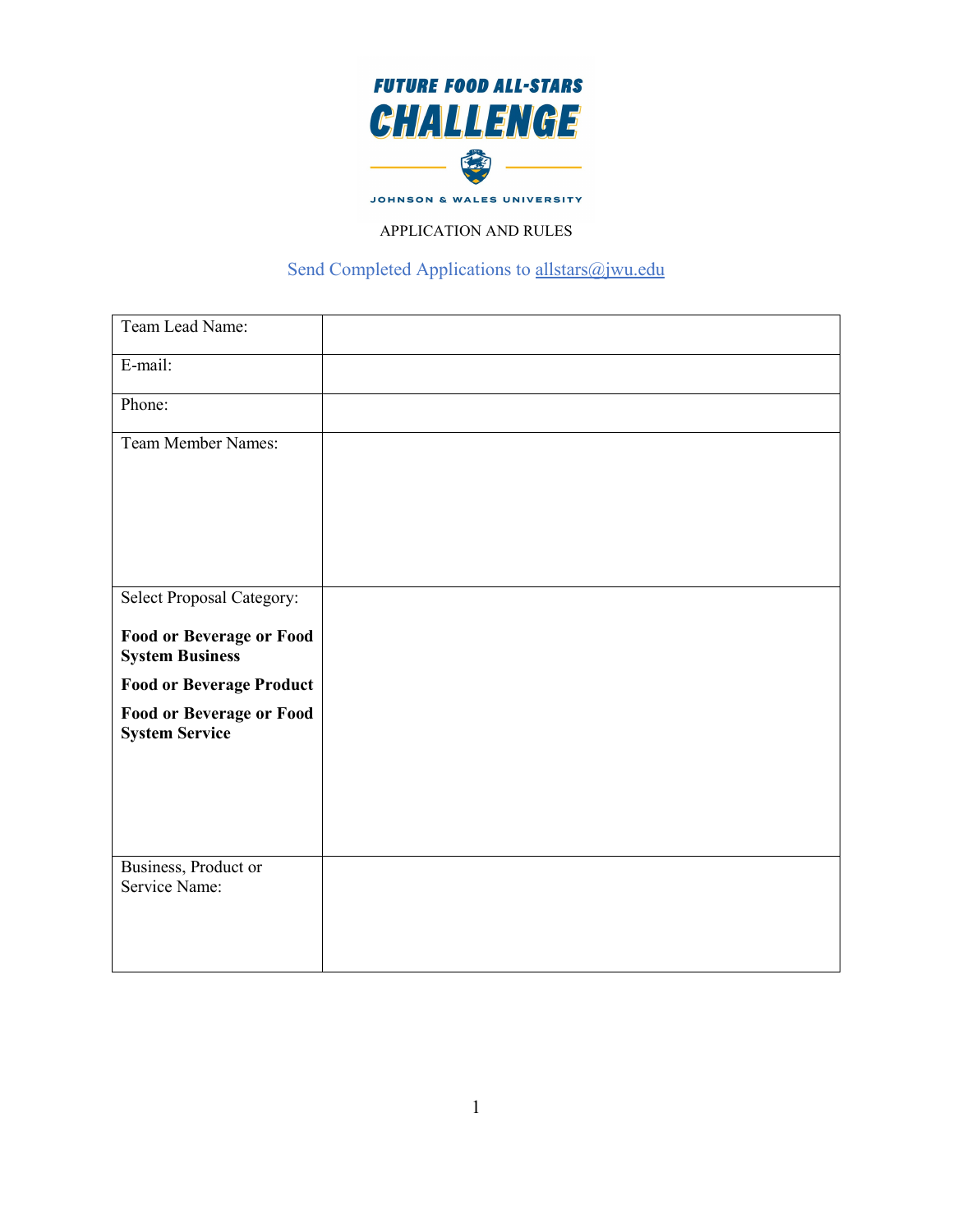

JOHNSON & WALES UNIVERSITY

## APPLICATION AND RULES

## Send Completed Applications to [allstars@jwu.edu](mailto:allstars@jwu.edu)

| Please respond to the following questions:                                                                                                                                                         |  |
|----------------------------------------------------------------------------------------------------------------------------------------------------------------------------------------------------|--|
| Provide a clear and<br>$1_{-}$<br>concise summary of your<br>idea.                                                                                                                                 |  |
| What consumer needs,<br>2.<br>wants, and/or problems<br>will the business, product,<br>or service address?                                                                                         |  |
| 3. Does the business,<br>product, or service address<br>a larger food system<br>challenge (e.g., food<br>waste, food insecurity, or<br>ecological damage), and if<br>so, how?                      |  |
| Why are you and your<br>4.<br>team uniquely suited to<br>bringing this idea to<br>market?                                                                                                          |  |
| Who are the current major<br>5.<br>competitors for your<br>proposed business, service<br>or product?                                                                                               |  |
| To assist our review panel,<br>6.<br>you are encouraged BUT<br>NOT REQUIRED to<br>submit a brief video file<br>(no longer than three<br>minutes) introducing your<br>team and proposal<br>concept. |  |
|                                                                                                                                                                                                    |  |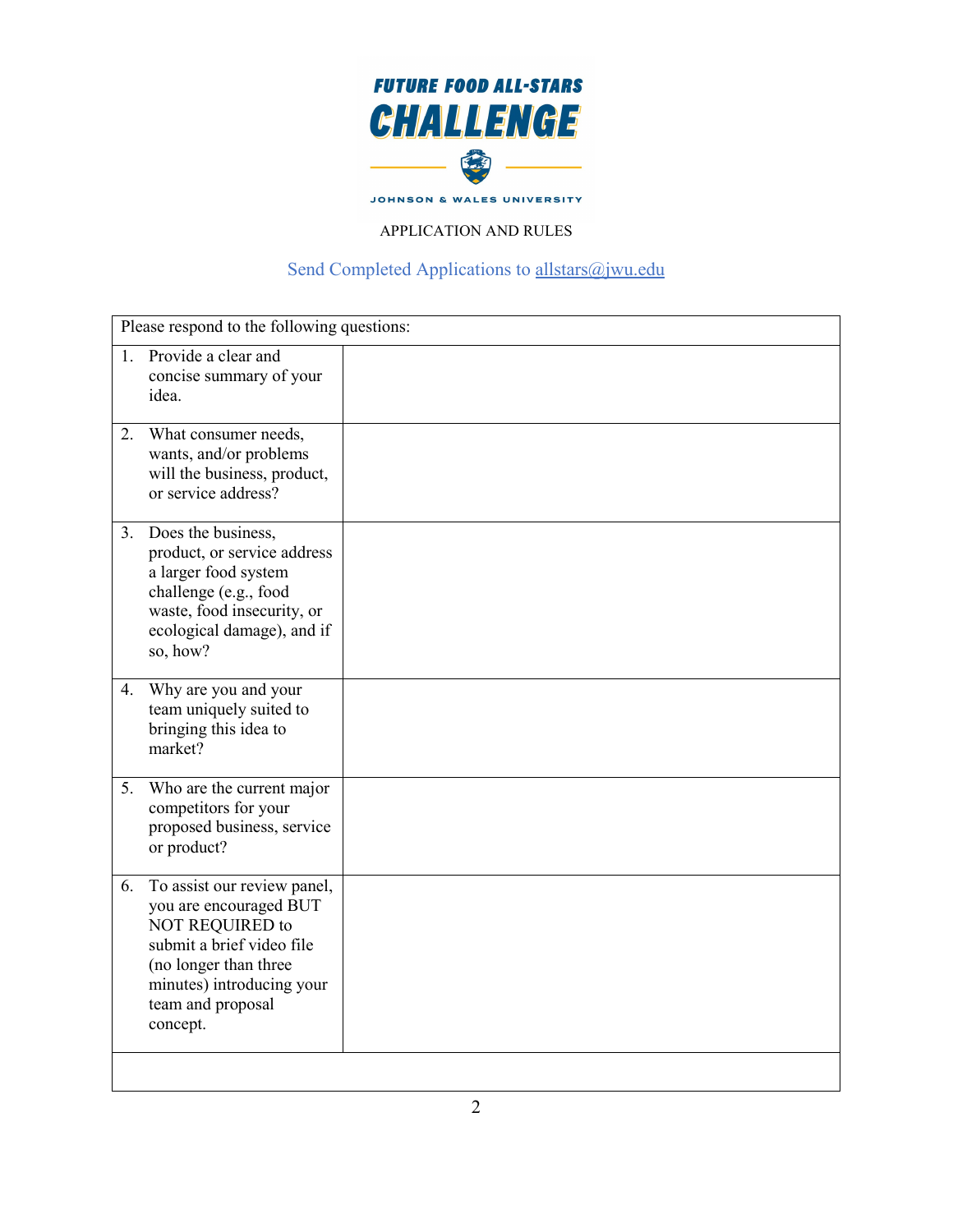

## Send Completed Applications to [allstars@jwu.edu](mailto:allstars@jwu.edu)

I, The Community ("Participant"), wish to participate in the Future Food All-Stars Challenge ("Contest") sponsored by Johnson & Wales University ("JWU"). In consideration for being permitted to submit an application to participate in the Contest, I agree as follows:

#### **1. General Compliance.**

A. By submitting an application, each Participant agrees to the following regulations, requirements, and rules (collectively, "Rules"). Further, by submitting an application, each Participant agrees to abide by all JWU decisions and the decisions of the Challenge Panel (defined below), made in their sole discretion, which shall be binding and final. JWU reserves the right in its sole discretion to disqualify any Participant who fails to comply with any Rules.

B. Subject to any governmental approval that may be required, JWU reserves the right to, without prior notice and at any time, terminate the Contest, in whole or in part, or modify the Contest in any way, should any factor interfere with its proper conduct as contemplated by these Rules as determined by JWU in its sole discretion or in the event of any act, occurrence, or reason that JWU believes would corrupt the administration, fairness, or integrity of the Contest.

#### **2. Logistics of Submitting an Application.**

A. JWU will accept applications beginning through the application deadline of April 22, 2022, at 5:00 PM ET.

B. Participants may access the application and submit the application here:

[allstars@jwu.edu](https://www.jwu.edu/future-food-allstars-challenge/index.html#:%7E:text=The%20Future%20Food%20All%2DStars,concepts%20to%20pitch%20to%20investors.)

C. To participate in the Contest, Participants must complete the applications completely and truthfully, with no misleading statements or omissions.

### **3. Eligibility.**

A. Participants may enter individually or as a team, but not both. There is a limit of one application per Participant. Team size is limited to no more than four Participants. Participants are encouraged to compose multidisciplinary teams that include students from multiple Colleges of JWU.

B. All Participants must be enrolled (i) as a full-time undergraduate or graduate student in good standing at JWU (ii) at its Providence or Charlotte campus within this current academic year.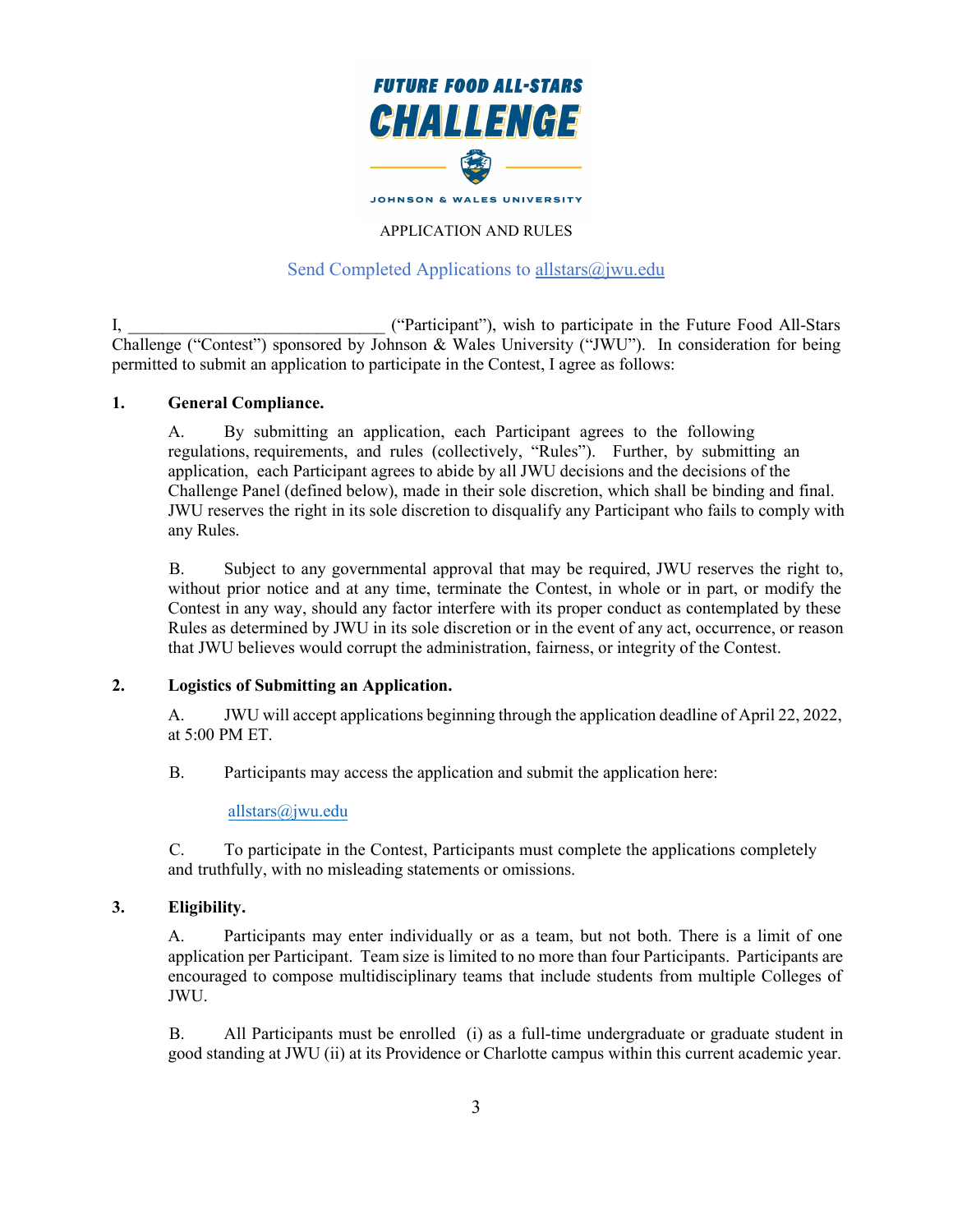

## Send Completed Applications to [allstars@jwu.edu](mailto:allstars@jwu.edu)

C. Only early-stage business ventures (i.e., those with no significant earned revenue to date, as determined by JWU in its sole discretion) or innovative business, product or service ideas that have not yet been brought to market (as determined by JWU in its sole discretion) are eligible to be entered.

#### **4. Selecting Winners.**

A. A "Challenge Panel" will review all applications. The Challenge Panel shall include:

- 1. The Food Entrepreneur in Residence and his/her professional associates
- 2. The JWU Provost or his/her designated representative

3. The Dean of the College of Food Innovation and Technology (CFIT) or his/her designated representative

- 4. A faculty member representative from the JWU College of Business
- 5. A department chair from any one of the CFIT academic departments

B. Based on the Challenge Panel's review of all application materials, the Challenge Panel will select up to 10 "top" teams, provided that the Challenge Panel may select any number greater than one and fewer than 10 "top" teams.

1. Timing: The Challenge Panel will select the top teams by May 3, 2022.

2. Criteria: The Challenge Panel will select the top teams based on the following criteria:

- a) Application completeness
- b) Innovation: does the idea fill an existing gap in the market?
- c) Marketability: does the idea truly address a want or need apparent among contemporary consumers?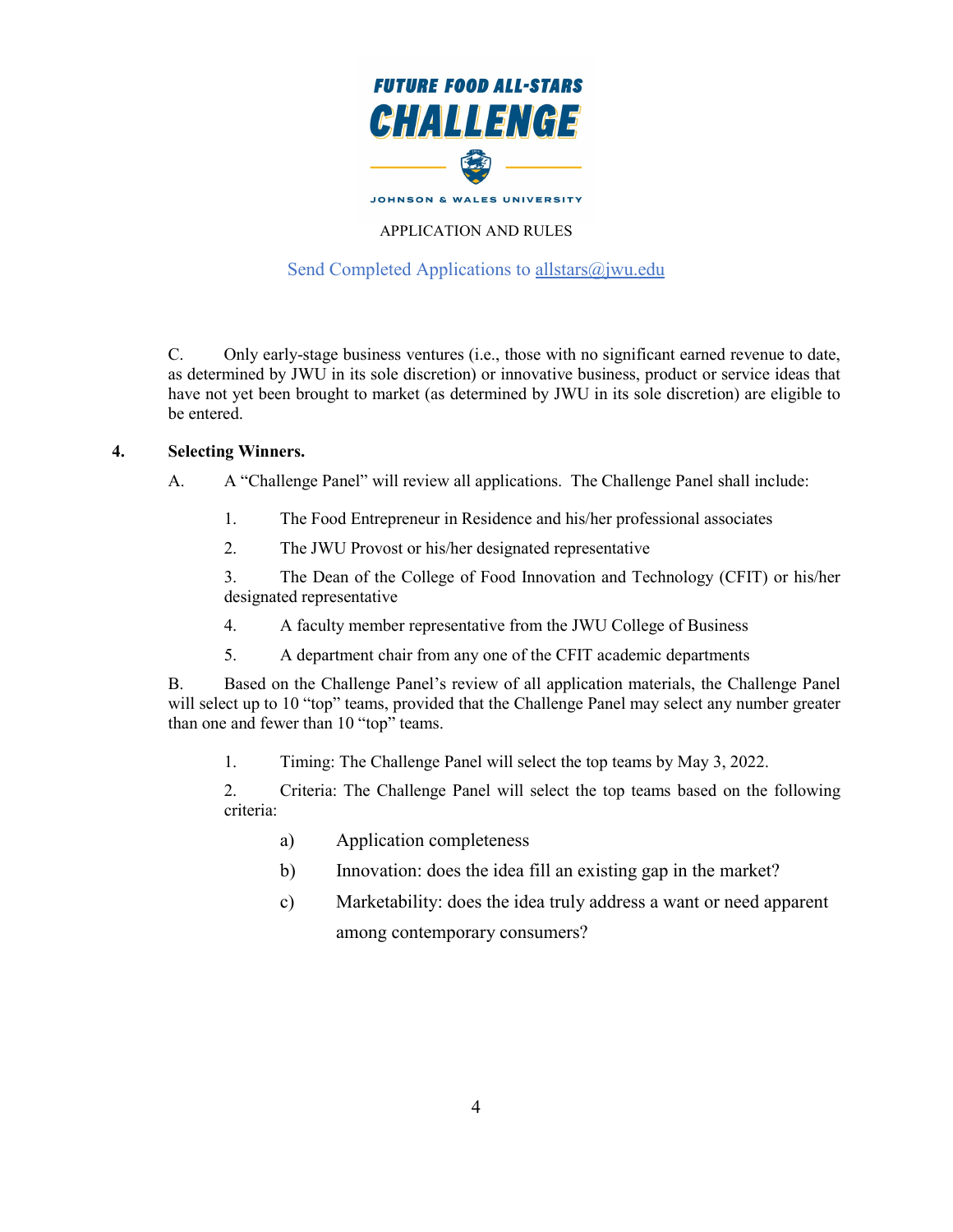

## Send Completed Applications to allstars $\omega$ jwu.edu

- d) Marketability: did the team fully address the competitive environment and clearly articulate the team's advantages over the competition?
- e) Marketability: does the product/service/business address a larger food system problem in a way that will appeal to consumers?
- f) Presentation: was the application content well-written (coherent, concise, effective, engaging)?

C. All team members from "top" teams will participate in a three-credit All-Stars Entrepreneurship Directed Experiential Education (DEE) course that will meet once weekly throughout the fall 2022 semester. During course sessions, JWU faculty and staff, along with the Entrepreneur in Residence and his/her professional associates, will help top teams hone their business/product/service proposals into formal business plans, to include "brand identity" design work and product prototypes where relevant.

D. For completing their business plans, each top team will receive \$150 for ingredients, printing, supplies, and other expenses. This money will be granted to each top team reasonably soon after the beginning of the fall 2022 semester.

E. It is expected that all team members will participate in weekly entrepreneurship course sessions; team members must communicate any absences to the course's instructor of record in advance. The instructor of record has the right—at any time, in his/her sole discretion—to disqualify a top team from the Contest due to unexcused absence or general non-performance.

F. On or by November 20, 2022, the Challenge Panel will review each team's completed business plan and will select up to three finalist teams to "pitch" their plans and any supporting materials to a team of judges, selected by JWU in its sole discretion. Pitches will occur before December 3, 2022. The three finalist teams will be selected based on a comprehensive review of each team's business plan and assessment of those plans for potential investor appeal.

G. On or by December 3, 2022 the team of judges will select one winning team (The Future Food All-Star) to receive \$5,000 as its prize. JWU reserves the right to substitute prizes of equal or greater value for the \$5,000. The winning student team will be selected based on the judges' appraisal of each pitch's investor appeal, market readiness, effectiveness and innovation.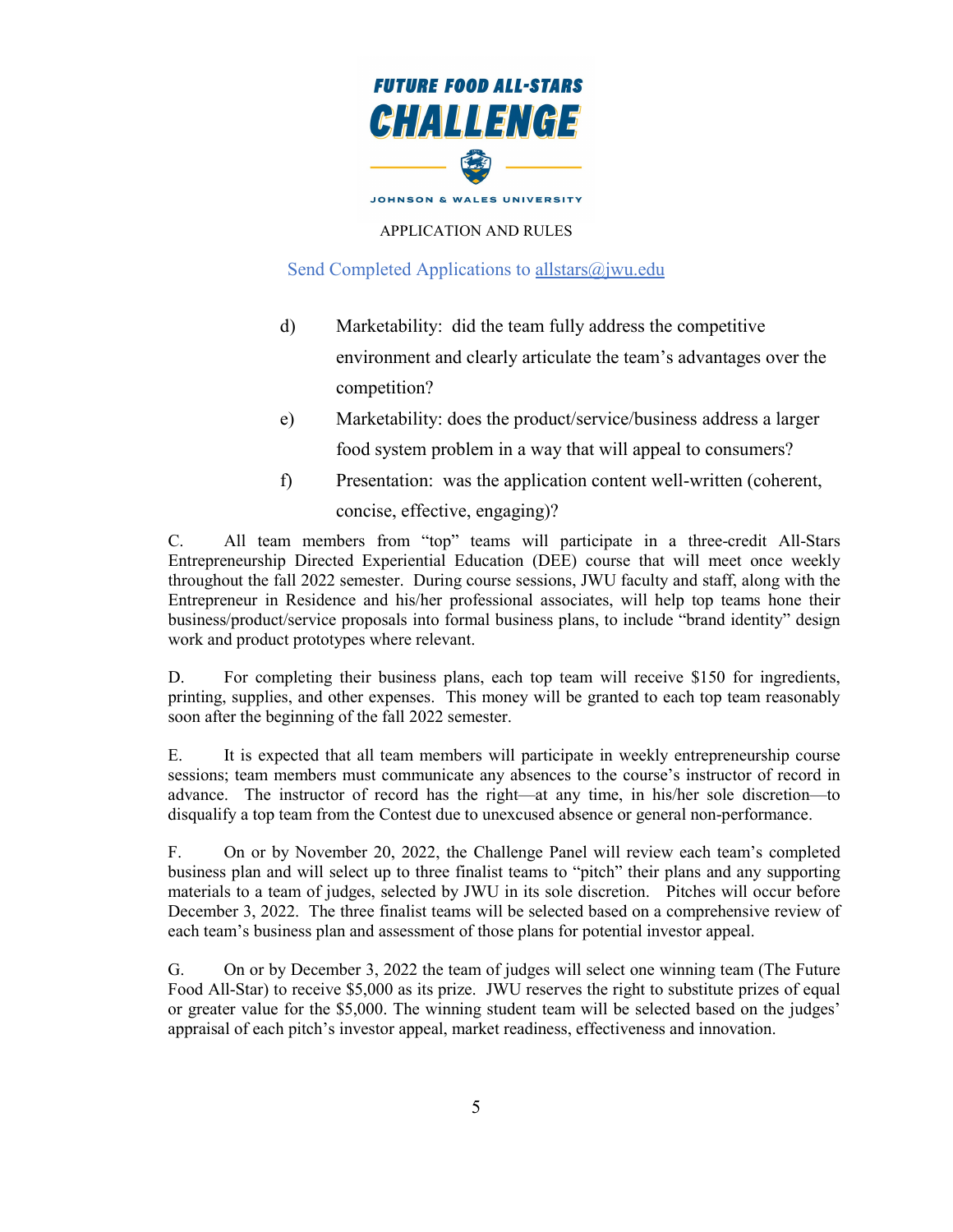

## Send Completed Applications to [allstars@jwu.edu](mailto:allstars@jwu.edu)

#### **5. Tax Implications.**

There may be tax implications for receipt of any prize.

JWU may withhold taxes from prizes and may report prizes to tax authorities.

A. JWU recommends that applicants review their application with their tax/legal advisors to determine their potential tax and legal liabilities in connection with receiving the prize as part of this Contest. Any tax or legal liability will be solely the responsibility of the Participants.

B. All winning team members must provide valid contact information and a valid tax identification number to JWU before JWU will distribute any prize money to them.

C. In the event any team members do not submit any required items within the period specified by JWU, the applicable team shall, in JWU's sole discretion, forfeit the prize, and JWU may select an alternate team as the winner.

#### **6. No Promise of Confidentiality or Nondisclosure.**

A. Participants alone have the responsibility to protect their ideas and intellectual property, legally and otherwise. Any Participant's decision to share information for purposes of entering or participating in the Contest or as a winner is solely at such Participant's risk. All Participant information shall be available to JWU, the Challenge Panel, any other judges of the Contest, other Contest participants, any audience members, such as JWU students, faculty, and staff. JWU makes no promise of confidentiality or nondisclosure whatsoever and, to the contrary, reserves the full right to share all of Participant's information as JWU in its sole discretion deems fit.

#### **7. Legal and Other Requirements.**

A. This Contest is subject to all applicable federal, state, and local laws and regulations. It is void wherever prohibited or restricted by law or regulation.

B. Each Participant covenants, represents, and warrants that each Participant will, and will cause each Participant's business to, comply with (i) all applicable laws, ordinances, regulations, requirements, rules, and statutes and applicable industry standards; (ii) all JWU policies and procedures (including without limitation, JWU's prohibition on discrimination and harassment) while on premises or property owned or leased by JWU ("Property"); and (iii) all necessary licenses and permissions necessary to operate Participant's business.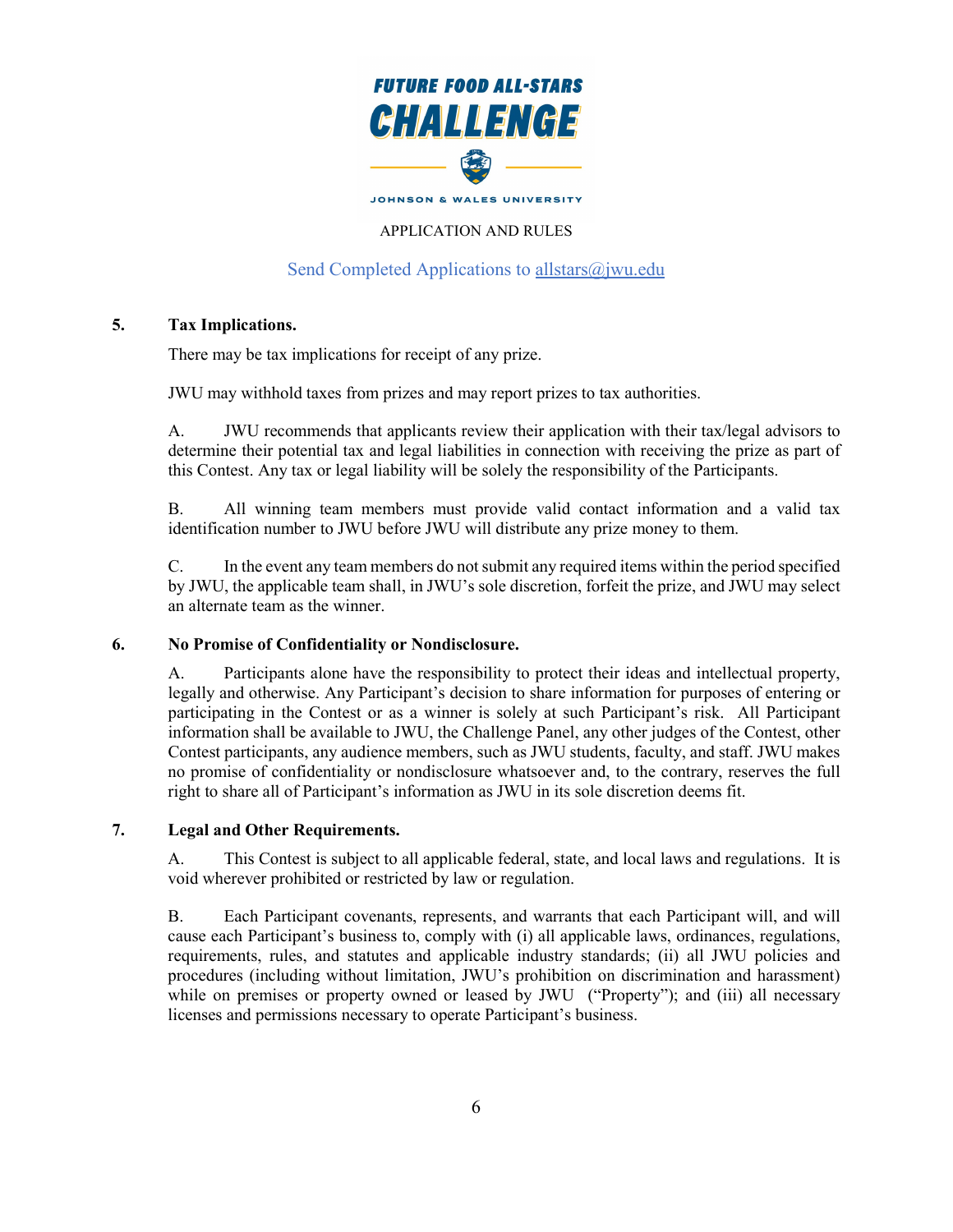

## Send Completed Applications to allstars $(\hat{\omega})$  wu.edu

C. Each Participant covenants, represents, and warrants that such Participant's participation in the Contest or any activity related to it does not violate the terms of any contract or obligation that such Participant or its business has with any third party.

#### **8. Release, Indemnity, and Related Provisions.**

A. Each Participant and such Participant's respective administrators, assigns, business, business partners, executors, heirs, representatives, and all others acting on such Participant's behalf (collectively, "Participant Parties") hereby releases and forever discharges JWU and its volunteers, trustees, representatives, officers, insurers, employees, Board, agents, and affiliates and the Challenge Panel (collectively, the "JWU Parties") to the maximum extent permitted by law, from and against all actions, claims, costs, damages, demands, expenses, fees (including attorney fees), fines, losses, penalties, proceedings, and suits ("Claims") which any Participant or any Participant Party may now or hereafter be entitled to assert (whether on Participant's behalf or on the behalf of others), whether foreseeable or unforeseeable, arising out of the Contest (and any matter directly or indirectly related to it), the receipt (or non-receipt) of any prize, and any other matter in connection with the Contest, including, but not limited to: (i) all Claims relating to or arising out of Participant's participation in the Contest; (ii) the acceptance, use, or misuse of any prize; (iii) the use of any Property; (iv) Participant's business; (v) Participant's failure to comply with any contractual provision or any Contest or legal Rules, (vi) all Claims based on intellectual property rights, publicity rights, privacy rights, personality rights, moral rights, or defamation; (vii) all tax obligations of the Participant or any Participant Party; (viii) any harm, loss, or theft of personal property; and (ix) any bodily harm whatever, including but not limited to any harm arising from illness (including but not limited to the COVID pandemic) or injury, which could result in temporary or permanent disability or death.

B. Each Participant hereby agrees to defend, hold harmless, and indemnify JWU and each JWU Party to the maximum extent permitted by law, from and against all Claims, whether foreseeable or unforeseeable, arising out of the Contest (and any matter directly or indirectly related to it), the receipt (or non-receipt) of any prize, and any other matter in connection with the Contest, including, but not limited to: (i) all Claims relating to or arising out of Participant's participation in the Contest; (ii) the acceptance, use, or misuse of any prize; (iii) the use of any Property; (iv) Participant's business; (v) Participant's failure to comply with any contractual provision or any Contest or legal Rules, (vi) all Claims based on intellectual property rights, publicity rights, privacy rights, personality rights, moral rights, or defamation; (vii) all tax obligations of the Participant or any Participant Party; (viii) any harm, loss, or theft of personal property; and (ix) any bodily harm whatever, including but not limited to any harm arising from illness (including but not limited to the COVID pandemic) or injury, which could result in temporary or permanent disability or death.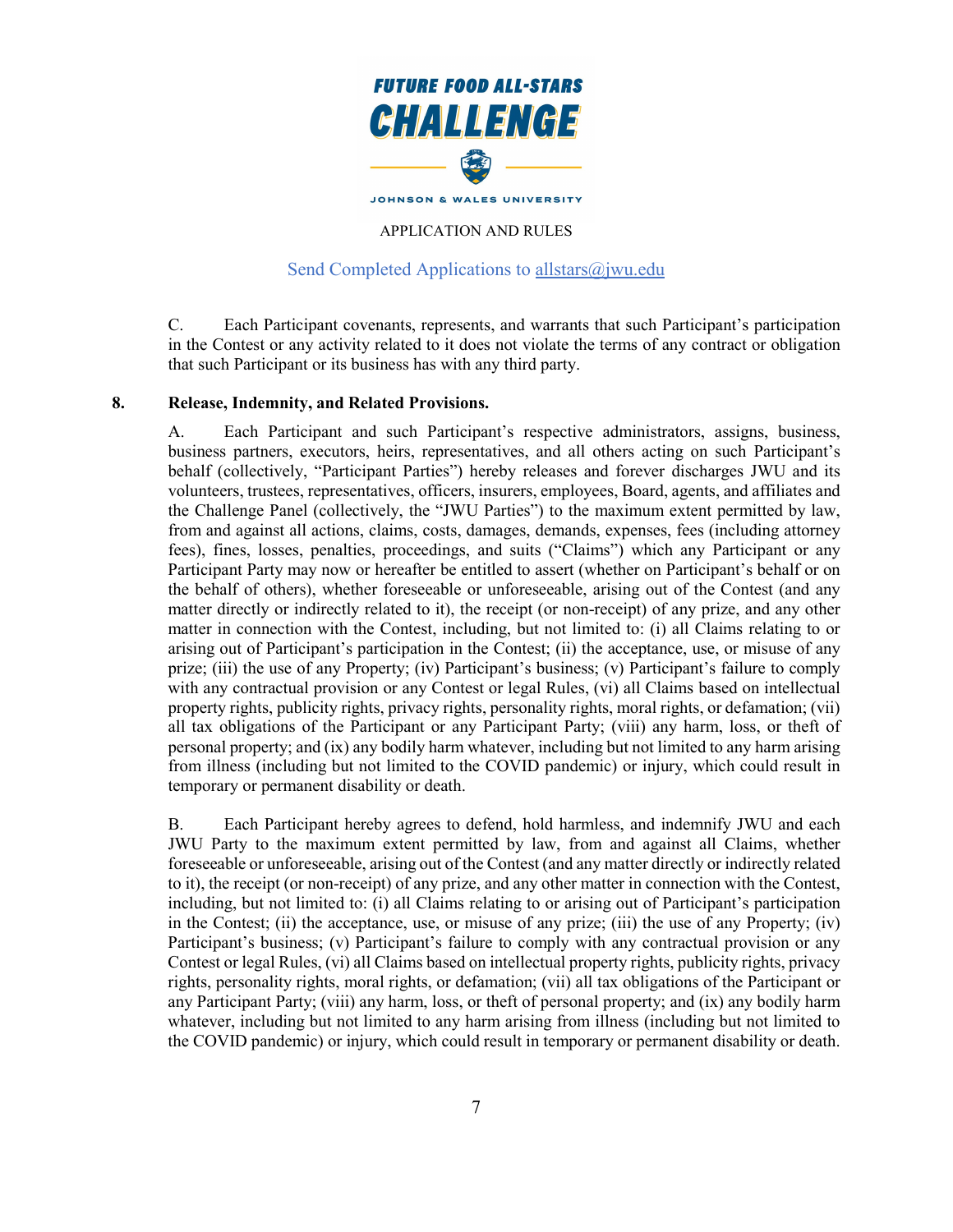

## Send Completed Applications to [allstars@jwu.edu](mailto:allstars@jwu.edu)

C. Each Participant acknowledges that each Participant is responsible for such Participant, Participant's business, and all such Participant's affiliates, agents, customers, debt holders, employees, equity holders, investors, partners, personnel, representatives, vendors, or visitors (collectively, "Affiliates"). Each Participant agrees that JWU has the right to require each Participant, as determined in JWU's sole discretion, to provide proof of acceptable insurance coverage.

D. There is no agency, association, employment relationship, fiduciary relationship, partnership, joint venture, or other such relationship between JWU and any Participant or any Participant's business or Affiliates. No Participant will make any representation or claim to have any such relationship to JWU.

#### **9. Intellectual Property and Personal Information.**

A. No Participant may use JWU's image, logo, name, trade name, or trademark in any advertising, marketing, or promotional activities.

B. Each Participant covenants, represents, and warrants that all intellectual property and any image, logo, name, trade name, or trademark used in any application or other material ("Application Materials") submitted or used pursuant to this Contest belongs to the Participant or that each such Participant has the legal right to submit or use such Application Materials in connection with this Contest and that the Application Materials do not infringe upon or violate any third party's proprietary or intellectual property rights. JWU retains the right to disqualify any Participant whose entry infringes on another's proprietary or intellectual property rights.

C. Each Participant irrevocably grants to JWU and every JWU Party the absolute, perpetual, royalty-free, unrestricted, worldwide license and right to use each Participant's name, address, background information (including biographical, business, and personal information), Contest entry, image, likeness, notes, photographs, statements, and voice, including, without limitation, any audio, photograph, or video that may be taken of the Participant or of any Participant Material (collectively, "Content"), without compensation or notice to Participant, in any manner or media now known or hereafter developed, in connection with JWU educational purposes, advertising, archiving, marketing, promotion, publicity, and any other university purpose ("Permitted Purposes"). Each Participant covenants, represents, and warrants that each Participant has and will continue to have all licenses and rights necessary to grant, unencumbered, the licenses and rights granted herein. Each Participant acknowledges and agrees that neither JWU nor any JWU Party is obligated to exercise any of the licenses or rights granted herein.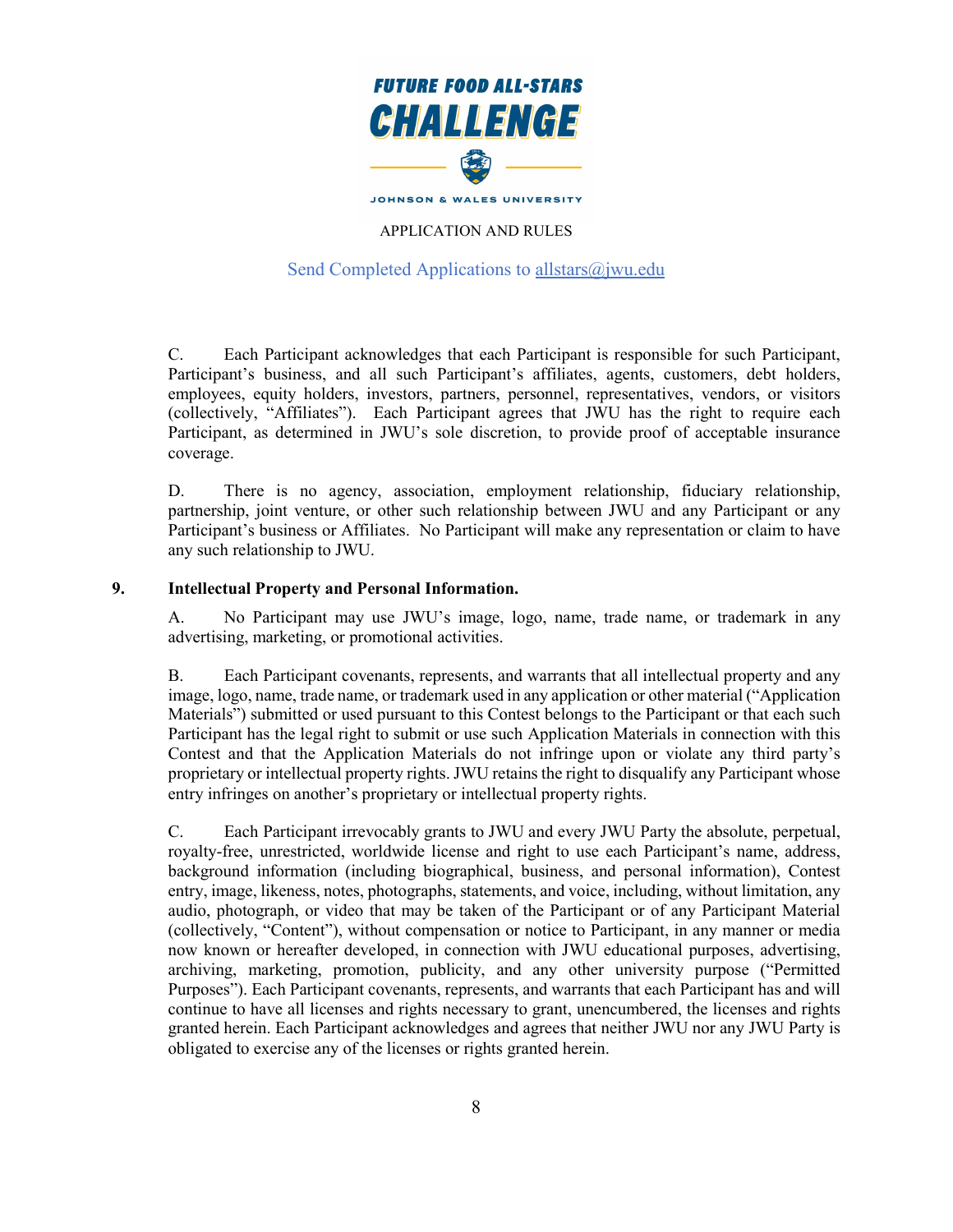

## Send Completed Applications to allstars $(\hat{\omega})$  wu.edu

D. The Family Educational Rights and Privacy Act of 1974 (FERPA) allows JWU to disclose information from "education records" to third parties in certain circumstances, including when the student has signed a written authorization. Each Participant hereby consents to the release by JWU of the Content for Permitted Purposes and may disclose all winning Participants and their teams. The purpose of the disclosure includes to share the Content, and winning Participants, with the public for the Permitted Purposes.

#### **10. Choice of Forum and Law.**

A. Any claim or controversy arising out of, relating to, or in any manner connected with the Contest shall be filed and adjudicated exclusively in Providence, Rhode Island, in the federal courts in Rhode Island, and, only if such federal courts lack jurisdiction, in the state courts in Rhode Island. Each Participant hereby consents to and confers exclusive jurisdiction on the aforementioned courts and expressly waives any objections to forum, personal jurisdiction, or venue in any federal or state courts noted herein.

B. The Contest shall be deemed to take place in Rhode Island. The Contest and the performance hereunder shall be construed and enforced in accordance with the laws of the State of Rhode Island without reference to the rules of the conflicts of laws or any choice of law principle that would dictate the application of the law of another jurisdiction.

### **11. Severability.**

A. If any provision, phrase, or portion of the Contest regulations, requirements, or rules is, for any reason, held or adjudged to be invalid, illegal, or unenforceable by a court of competent jurisdiction, such provision, phrase, or portion so adjudged will be deemed separate, severable, and independent, and the remainder of the Contest regulations, requirements, or rules will be and remain in full force and effect and will not be invalidated or rendered illegal or unenforceable or otherwise affected by such adjudication, provided that the basic purpose of the Contest is not substantially impaired.

### **12. Entire Agreement.**

A. The Rules contain the entire agreement with respect to the subject matter hereof and supersedes all other agreements, negotiations, or understandings, whether written and oral, between the Participant and JWU relating to the subject matter hereof.